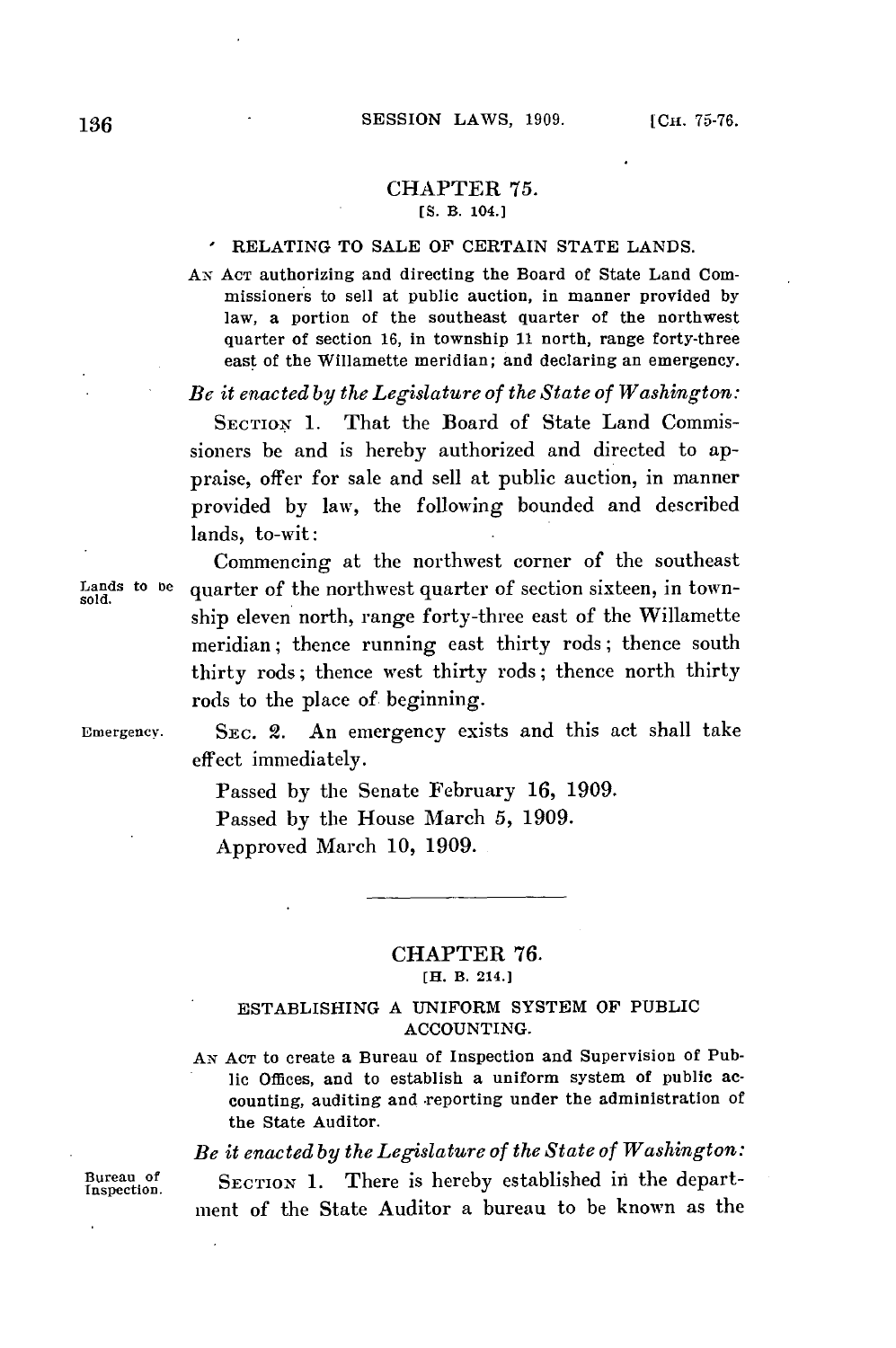Bureau of Inspection and Supervision of Public Offices; the principal officer of said bureau shall be known as the chief inspector and supervisor of public offices; the State Auditor shall be, *ex-officio,* chief inspector and supervisor of public offices, and as such chief inspector and supervisor, shall appoint not exceeding three deputies, who **peputy** shall each receive a salary not exceeding two thousand five hundred dollars per annum, and a clerk who shall receive a salary not exceeding fifteen hundred dollars per annum, and in addition thereto an allowance for all necessary traveling and hotel expenses while absent from their places of residence in the discharge of their official duties.

**SEC.** 2. (Duty of State Auditor.) The State Auditor, through said bureau, shall formulate, prescribe and in- System of stall a system of accounting and reporting in conformity with the provisions of this act, that shall be uniform for every state office and every state educational, benevolent, penal and reformatory institution, public institution and every public office and every public account of the same class, and which shall exhibit true accounts and detailed statements of funds collected, received and expended for account of the public for any purpose whatever, and **by** all public officers, employes or other persons, such accounts to show the receipt, use and disposition of all public property, and the income, if any, derived therefrom, and of all sources of public income and the amounts due and received from each source, all receipts, vouchers and other documents kept, or that may be required to be kept, necessary to isolate and prove the validity of every transaction, and all statements and reports made or required to be made, for the internal administration of the office to which they pertain, and all, reports published, or that may be required to be published, for the information of the people, regarding any and all details of the financial administration of public affairs.

SEC. 3. (Separate Accounts.) Separate accounts shallbe kept for every appropriation or fund made by a tax- Separate ing body or legislative, showing date and manner of each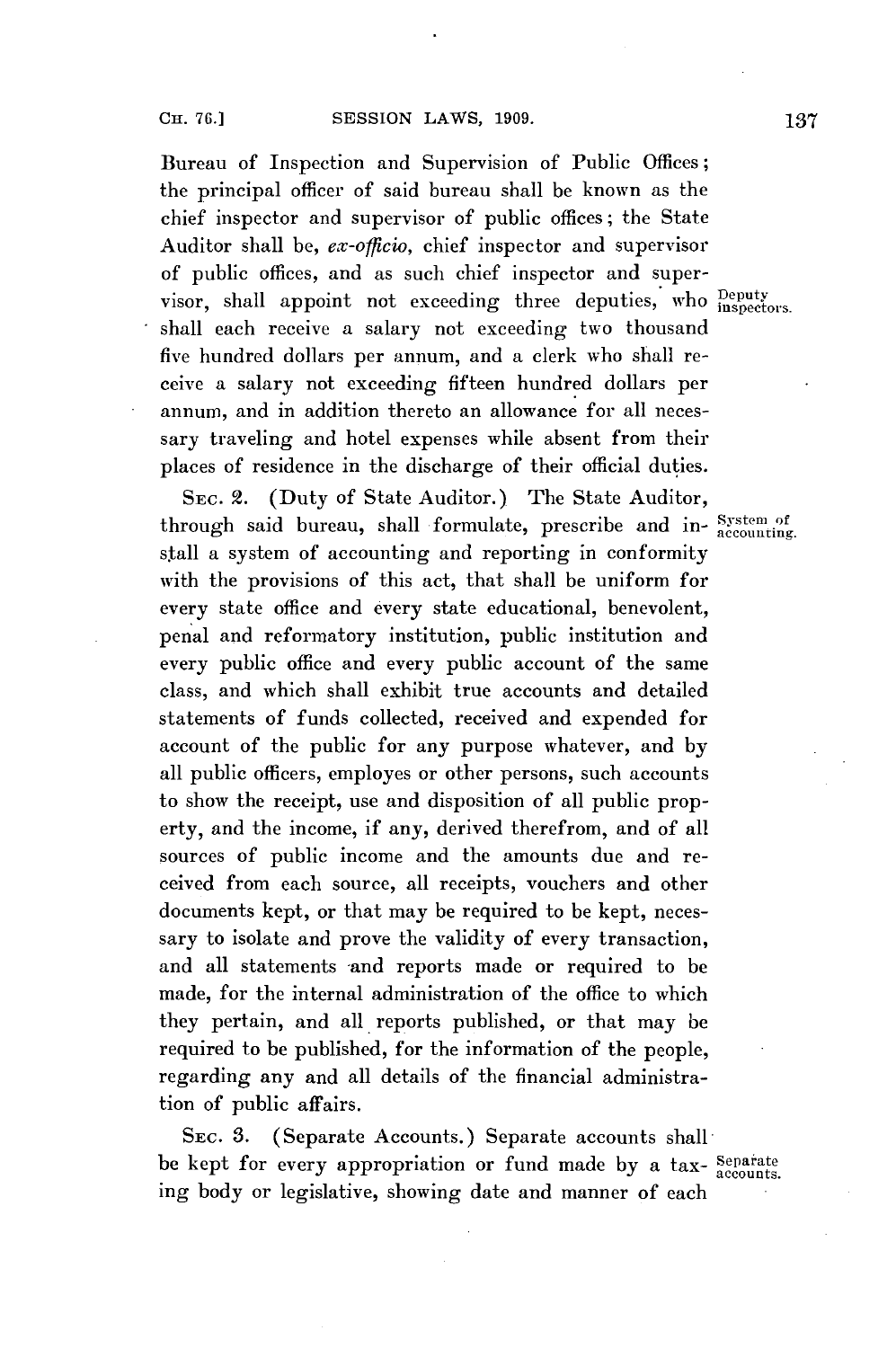**138 128 138 138 138 138 138 138 138 138 138 138 138 138 138 138 138 138 138 138 138 138 138 138 138 138 138 138 138 138 138 138 138 138 138 138 138**

payment made out of the funds provided **by** such appropriation, the name, address and vocation of each person, organization, corporation or association, to whom paid, and for what purpose paid. Separate accounts shall be kept for each department, public improvement, undertaking, institution and public service industry under the jurisdiction of every taxing body, and of the state, and all service rendered **by,** or property transferred from, one department, public improvement, undertaking, institution or public service industry to another, shall be paid for at its true and full value **by** the department, public improvement, undertaking, institution or public service industry receiving the same, and no department, public improvement, undertaking, institution or public service industry shall benefit in any financial manner whatever **by** an appropriation or fund made for the support of another department, public improvement, undertaking, institution or public service industry. **All** unexpended balances or appropriations shall be transferred to the fund from which appropriated whenever the account with an appropriation is closed.

**SEC.** 4. (Public Service Industries.) Separate accounts Public ser-<br>
rice indus-<br>
tries.<br>
show the true and ontine gost of the ownership and opera-<br>
charge show the true and optime gost of the ownership and operashow the true and entire cost of the ownership and operation thereof, the amount collected annually **by** general or special taxation for service rendered to the public and the amount and character of the service rendered therefor, and the amount collected annually from private users, if any, for service rendered to them, and the amount and character of the service rendered therefor.

**SEc. 5.** (Comparative Statistics.) The State Auditor, Comparative through said bureau, shall require from every taxing district, state, educational, penal, benevolent and reformatory institution and public institution financial reports covering the full period of each fiscal year, in accordance with the forms and methods prescribed **by** him, which shall be uniform for all accounts of the same class, which said. reports shall be prepared, certified and filed with said bureau within thirty days after the close of each fiscal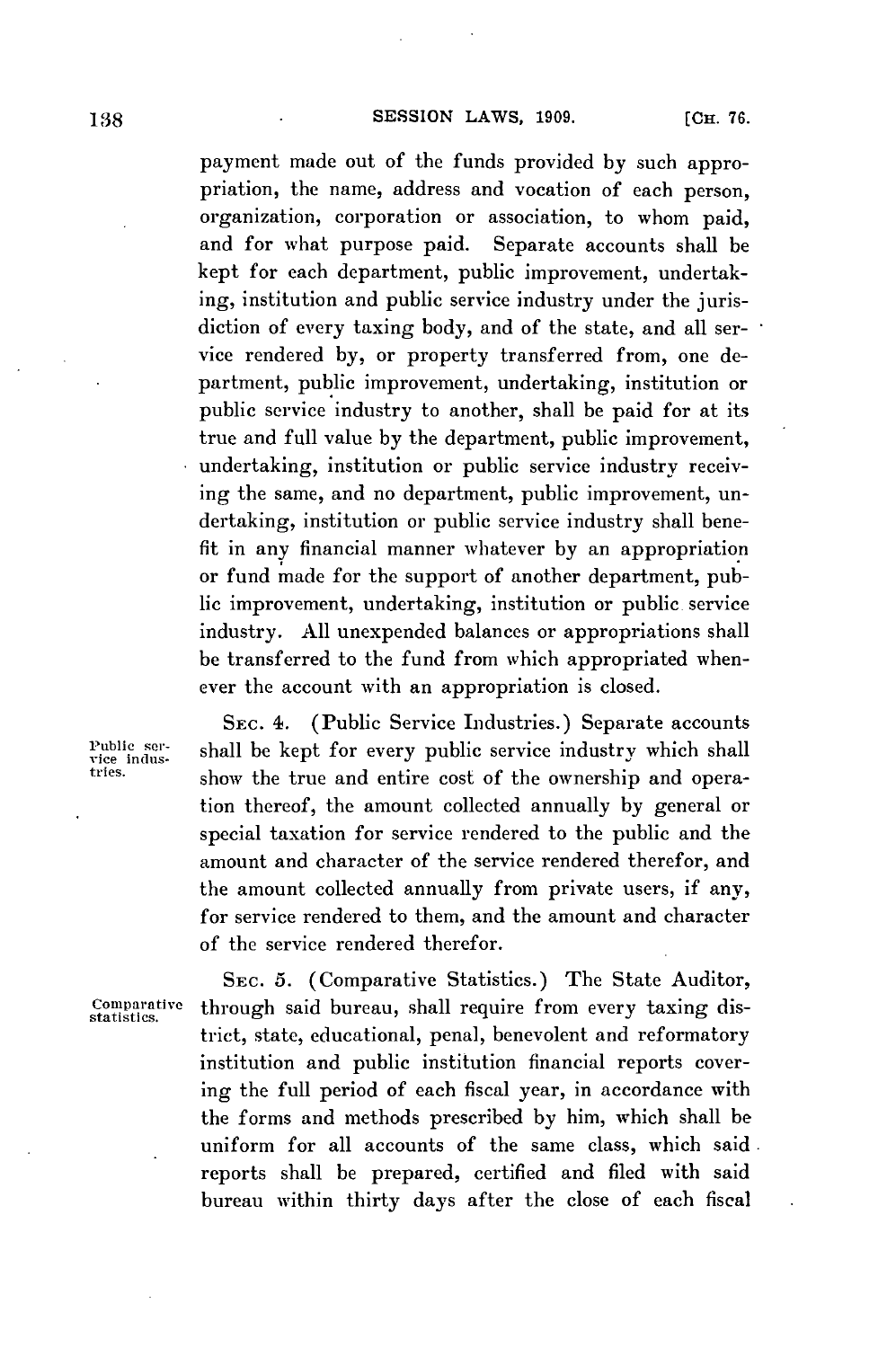year **by** the auditing department of said taxing district or public institution. Such reports shall contain an accurate statement in summarized form of all collections made **by** or receipts received **by** the officers from all sources, all accounts due the public treasury but not collected, and of all expenditures for every purpose and **by** what authority authorized, and also: (a) **A** statement of all costs of ownership and operation and of all income of each and every public service industry owned and operated **by** a municipality. **(b) A** statement of the entire public debt of every taxing district to which power has been delegated **by** the state to create a public debt, showing the purpose for which each item of the debt was created, the provisions made for the payment of the debt; a classified statement of all receipts and expenditures **by** any state office, state educational, penal, benevolent and reformatory institution and all public institutions, together with such other information as may be required **by** the State Auditor. Such reports shall be certified as to their correctness **by** said State Auditor, his deputies, .the chief inspector and supervisor of public offices, or other person legally authorized to make such certificate. Their substance shall be published in an annual volume of comparative statistics that shall be issued for each class of accounts at the expense of the state as a public document, and shall be submitted **by** the State Auditor to the Governor for transmittal to the legislature at the next regular session, or at a special session when required.

SEC. 6. (Duty of Public Officers.) It shall be the duty of every public officer and employe to keep all accounts **Accounts** to  $\mathbf{A}$ of his office in the form prescribed and to make all reports required **by** the State Auditor. Refusal or neglect to perform these duties shall be deemed an offense against the efficiency of public administration and the welfare of the people, and shall be punished **by** removal from office, after trial and conviction **by** a court of competent jurisdiction. Every public officer and employe whose duty it is to collect or receive payments due the public shall de-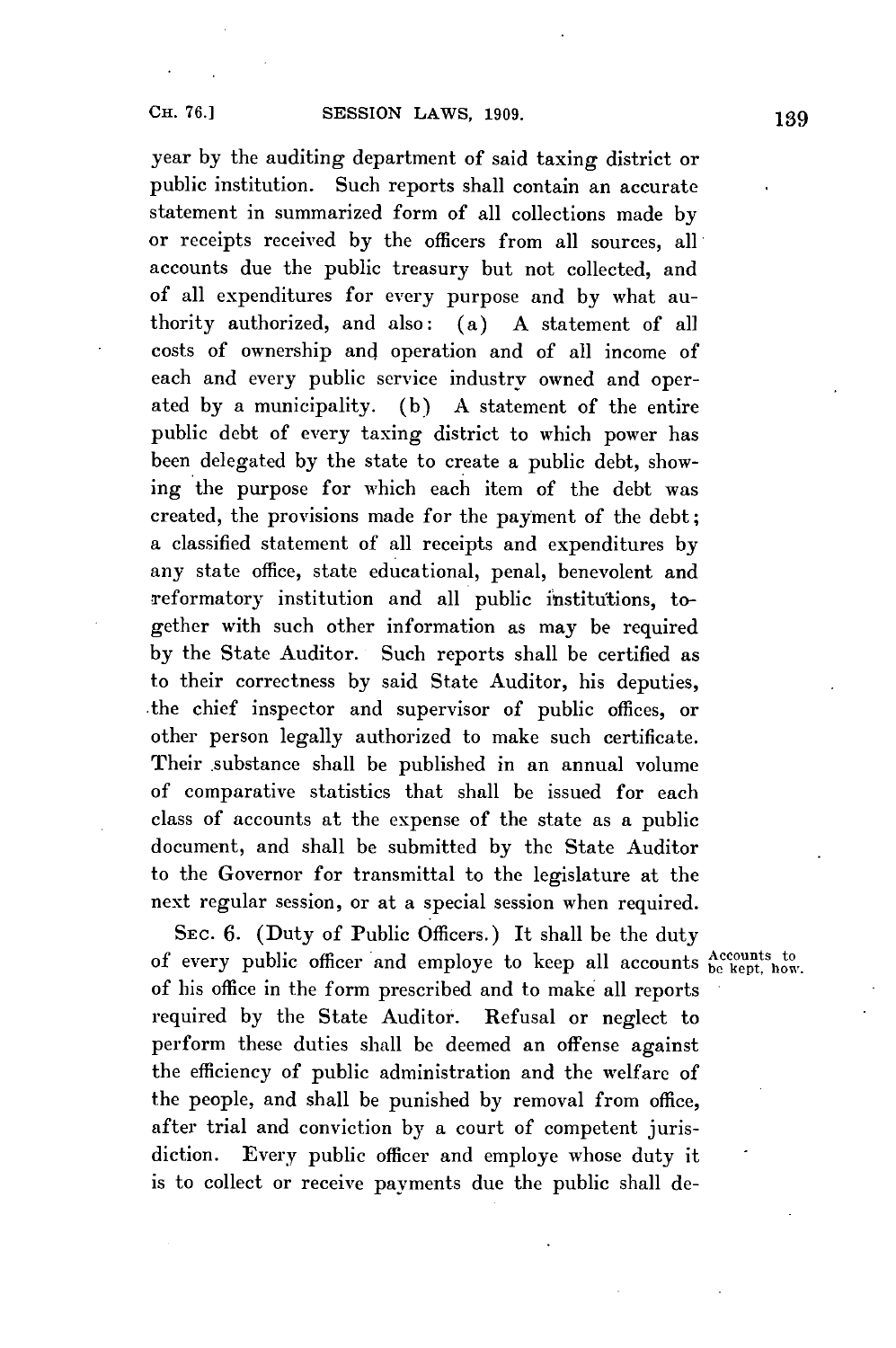posit all public moneys collected or received **by** him with the treasurer of the taxing district once every twenty-four consecutive hours. In case a public officer or employe collects or receives funds for the account of a taxing district of which he is not an officer or employe he shall, during the Saturday of each week, pay to the proper officer of the taxing district for account of which the collection was made or payment received, the full amount collected or received during the current week for the account of such taxing district.

**SEC. 7.** After the Bureau of Inspection and Super-**Examiners** vision shall have formulated and installed the system of uniform accounting in any or all classes of public offices, the State Auditor is hereby empowered to appoint additional assistants as required, not more than ten, to administer the provisions **of** this act; said additional assistants shall be known as state examiners, who shall each be paid five dollars per day for the time necessary to the performance of his duties, and in addition thereto his necessary expenses incurred.

**SEc. 8.** (Powers of the State Auditor.) The State Auditor, a deputy state inspector and supervisor, and **offices.** every state examiner shall have power **by** himself or **by** any person legally appointed to perform the service, to examine into all financial affairs of every public office and officer; such examination of the financial affairs of townships, incorporated cities and towns and school districts shall be made at least once in every two years; all other examinations shall **be** made at least once a year. On every such examination inquiry shall **be** made as to the financial condition and resources of the taxing district; whether the constitution and statutory laws of the state, the ordinances and orders of the taxing district and the requirements of the Bureau of Inspection and Supervision of Public Offices have been properly 'complied with; and into the methods and accuracy of the accounts and reports<br>attendance of The State Auditor, his deputies, every state examiner and <sup>To compel</sup><br>attendance of The State Auditor, his deputies, every state examiner and<br>witnesses. every person legally appointed to perform such service,

**Examination**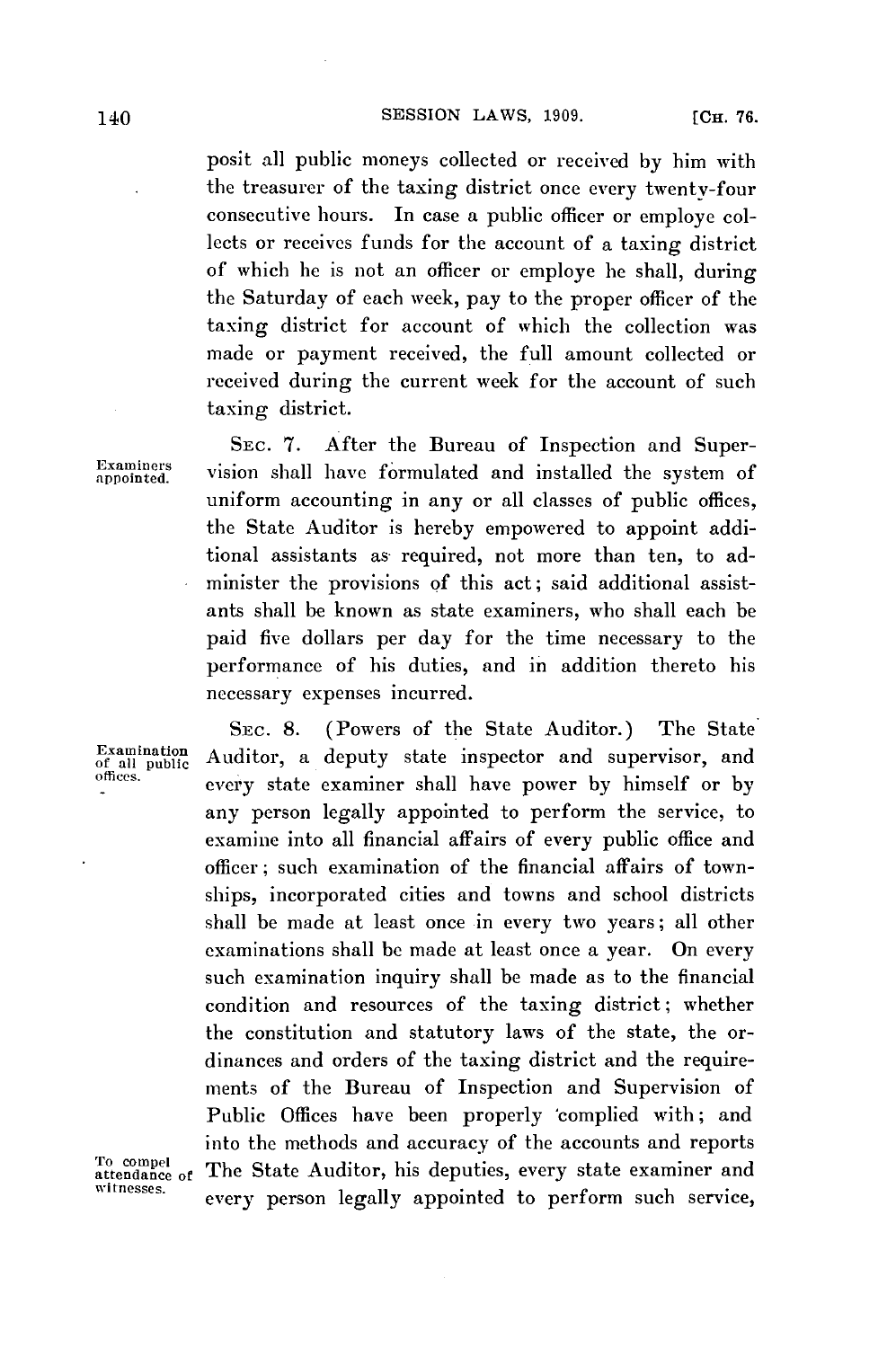shall have and may exercise the necessary authority to issue subpoenas and compulsory process and to direct the service thereof **by** any constable or sheriff, to compel the attendance of witnesses and the production of books and papers before him at any designated time and place and May adto administer oaths. Where any person summoned to ap- oaths. pear before the person making such examination and give testimony, shall neglect or refuse to appear, or shall neglect or refuse to answer any question that may be put to him touching any matter under examination, or to produce any books or papers required, the person making such examination shall apply to a superior judge of the proper county to issue a subpoena for the appearance of **Subpoena by superior** such person before him; and it shall be the duty of such court. superior judge to order the issuing of such subpoenas for the appearance of such person forthwith before him to give testimony; and if any person so summoned shall fail to appear or appearing shall refuse to testify or to produce any books or papers required, he shall be subject to like proceedings and penalties for contempt as witnesses in actions pending in the superior court. Wilful false swearing in any such examination shall **be** perjury and shall **be** punishable as such. **A** report of such examination shall be made in triplicate, one copy to be filed in the office of the State Auditor, one in the auditing department of the taxing district reported upon, and one in the office of the Attorney General. If any such examination dis- Corruption in closes malfeasance, misfeasance or nonfeasance in office on the part of any public officer or employe, within thirty days from the receipt of such copy of said report, it shall be the duty of the Attorney General and he is hereby authorized to institute and prosecute without delay in the proper county such legal action as is proper in the premises **by** civil process and promptly and efficiently prose- Prosecution. cute the same to final determination to carry into effect the findings of any such examination. Before or after such legal action is commenced it shall not be lawful for the county commissioners or any board or officer to make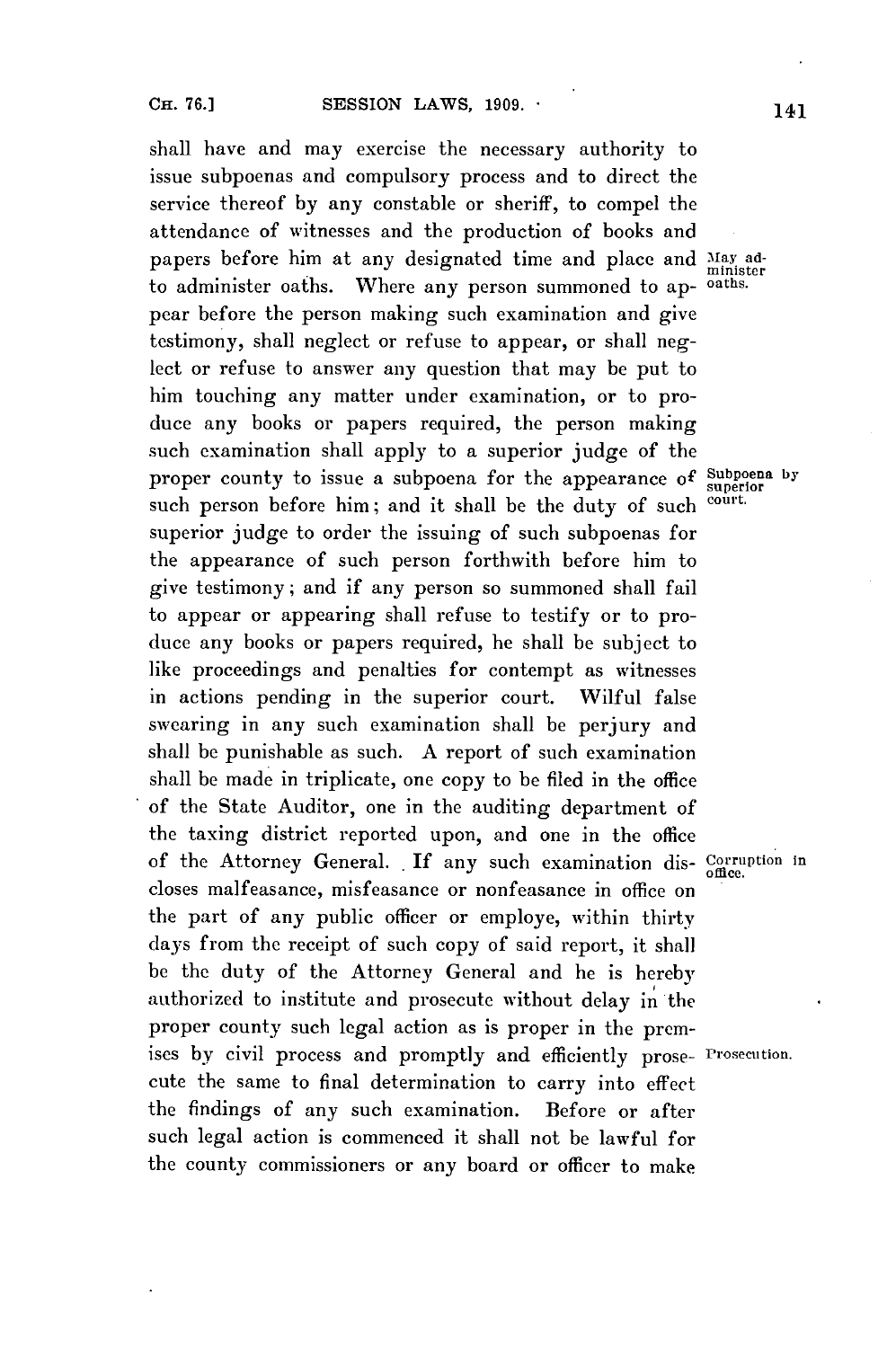a settlement or compromise of any claim arising out of Settlements such malfeasance, misfeasance or nonfeasance or any ac-<br>mitted. tion commenced therefor or for any court to enter up any compromise or settlement of such action, without the written appioval and consent of the Attorney General and the State Auditor.

SEc. **9. .**Each and every claim for services performed,  $\frac{Clains}{sworn}$  supplies furnished or claims of any nature for which compensation is asked, shall be sworn to before an officer having a seal and authorized to take acknowledgments, and all county clerks and county auditors are required to take such affidavits without charge. The Bureau of Inspection and Supervision of Public Offices shall prescribe the form of affidavits and no warrant shall be drawn for any claim not properly sworn to.

**SEC. 10.** The expense of maintaining and operating Expenses to the bureau herein provided for shall be paid by the several counties. counties out of the general county current expense fund, in proportion to their assessed valuation, next preceding the levy hereby authorized, and the State Auditor is here**by** authorized and empowered to levy upon and collect from each county in the state its proportion of said expenses. Said amount shall be paid semi-annually during the months of. June and December of each year following the passage of this act, and shall in the aggregate be only sufficient to pay said expenses. The same shall be paid in vouchers of the State Auditor, and all funds received **by** the State Auditor on this account shall be covered into the state treasury to the credit of the Bureau of Inspection and Supervision of Public Offices account. There is here-Appropriation by appropriated from said fund for the purpose of carrying out the provisions of this act the sum of twenty-five thousand dollars, or as much thereof as may be necessary, but the amount in no case shall exceed the total of the levy upon the several counties under the provisions of this section.

**SEC.** 11. (Expense of Audit.) The expense of auditing public accounts shall be borne **by** each taxing district